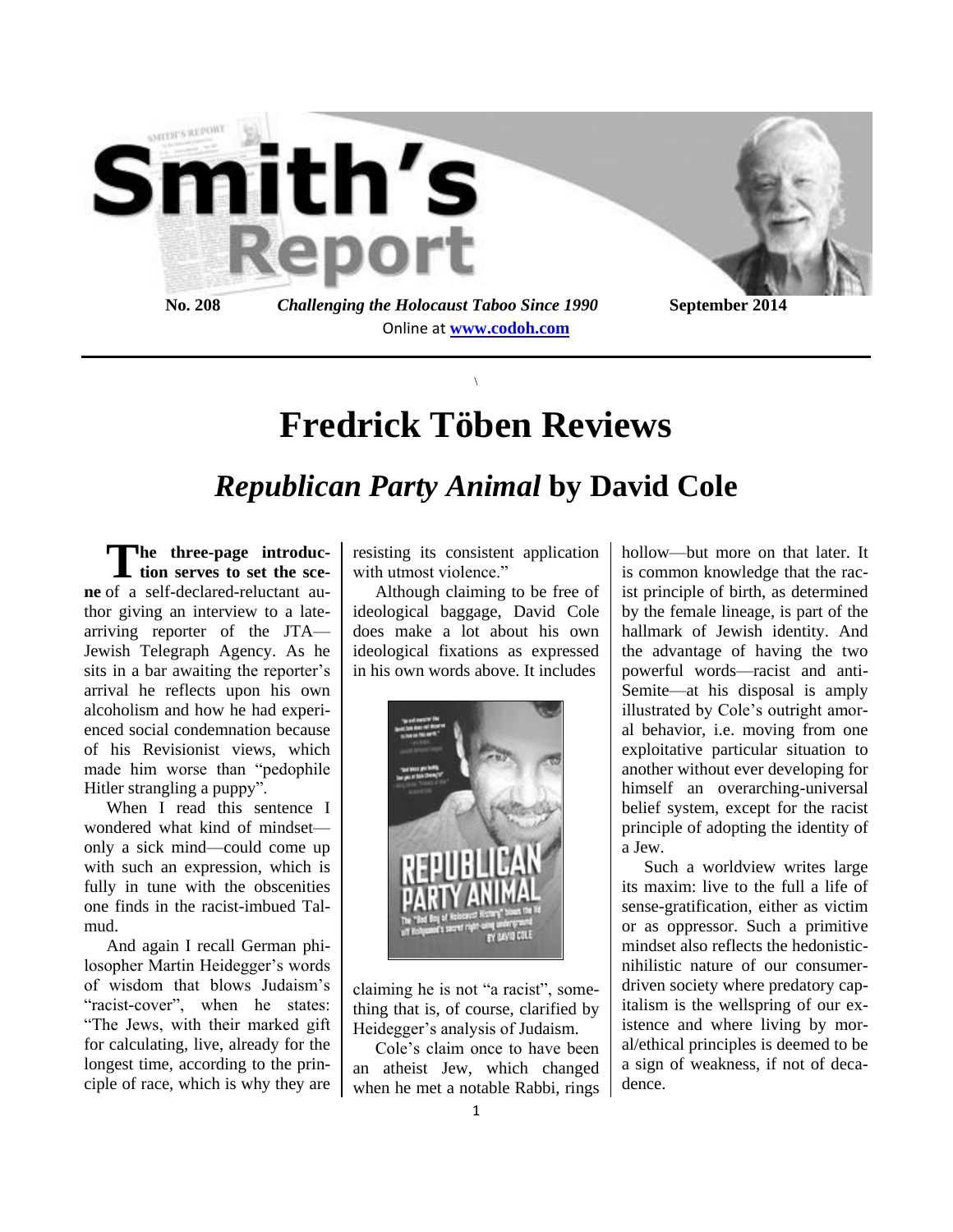Cole reflects on his second outing: "The truth is, I neither denied the Holocaust, nor did I ever spread hate (except when referring to Nazis, who I do, indeed, hate)." So, Cole is setting the scene by creating a new image of Adolf Hitler as the perpetual hate object, which he links to pedophiles who kill small pet animals. I asked myself why Cole would do such a thing, but then elsewhere he did admit that he has a "feverish mind", and that would also explain his use of foul language within the book.

**Chapter 2**: The ten quotations that introduce this five-page chapter present commentary on Cole's 1992 video wherein he captures his interview with the curator of Auschwitz Museum, Dr. F. Piper, the admission—and what Revisionists knew all along—that Krema I is a "reconstruction", which van Pelt/Dwork confirmed four years later, in their 1996 book *Auschwitz, 1270 to the Present*, where at pages 363-64 they admit what is sold to the public at the Auschwitz-*Stammlager* as a homicidal gas chamber is a fake!

"At 23, David Cole is becoming one of the leading spokesmen for the Holocaust 'revisionist' movement. He is outspoken, he is determined, and he is Jewish."—The *Detroit Jewish News.* Although Cole doesn't like his former associate anymore, he takes pride in having been labeled a "metaideologue" by Dr. Michael Shermer, editor and publisher of the US *Skeptic* magazine, and Alex Grobman of the Simon Wiesenthal Center, Los Angeles. Cole says that from 1988 onwards he consciously attempted to straddle the divide existing between hard left and hard right, and he found both hated Israel.

A letter to a newspaper from David McCalden started Cole off into Revisionist research. Cole claims that "McCalden had cofounded the largest revisionist publishing house in North America, the Institute for Historical Review, in Orange County, California." Why didn't Cole mention that the founder of the IHR was Willis Carto?

*And he encountered another problem: "The problem was, mainstream historians would never address revisionist concerns, and the revisionists, for the most part, were sloppy and (mostly) ideologically motivated."*

Then Cole states it was not through the material McCalden gave him, which was "incredibly amateur crap", that he began in earnest to question things but by coming across the name Fred Leuchter, who had also been profiled on a television program not because of his claim that the homicidal gas chamber walls at Auschwitz had no cyanide residue but on his expertise as an execution equipment expert.

And he encountered another problem: "The problem was, mainstream historians would never address revisionist concerns, and the revisionists, for the most part, were sloppy and (mostly) ideologically motivated."

He then found that McCalden had died and that a trustee had decided to hand the 3000+ books and boxes of papers "to someone a bit more rational than some of the well-known names in the revisionist field. The documents let me know who in the field was a nutcase, and who seemed to simply share my intellectual curiosity. The ones who seemed to be decent and rational, I reached out to. Through McCalden's associates, they had all heard the wild story of a Jew who was interested in revisionism. They were eager to finally meet me."

**Chapter 3**: When I read the following I wondered whether I was wasting my time going on:

"There are two principles I live by when I decide I want to accomplish something successfully. The first principle is, 'just do the fucking work.'… The other principle by which I live is the old saw 'in the land of the blind, the one-eyed man is king.' I find it best to work in fields where I'm surrounded by ninety percent idiots, because I can accomplish more that way. The field of Holocaust history, as I found it in 1990, and politics, as I found it in 2008, were perfect for me. My one eye beat most of the tin-cup-holding blindies who populated those fields."

Then the next paragraph captured my attention anew: "I first realized that I was perfectly cut out for the Holocaust revisionism field when I discovered the obvious manhole in the floor of the supposed gas chamber at the Auschwitz main camp. The manhole was typical of an underground or semiunderground air-raid shelter.… I was also the first person to note that the 'gas chamber' locks from the inside, not the outside.... And no one had ever seen the manhole, or the door lock, as obvious as they were. *No one*."

If what Cole asserts here is true, this is a serious allegation of negligence on the Revisionists' part. Fortunately **Professor Faurisson** can reply to this allegation, and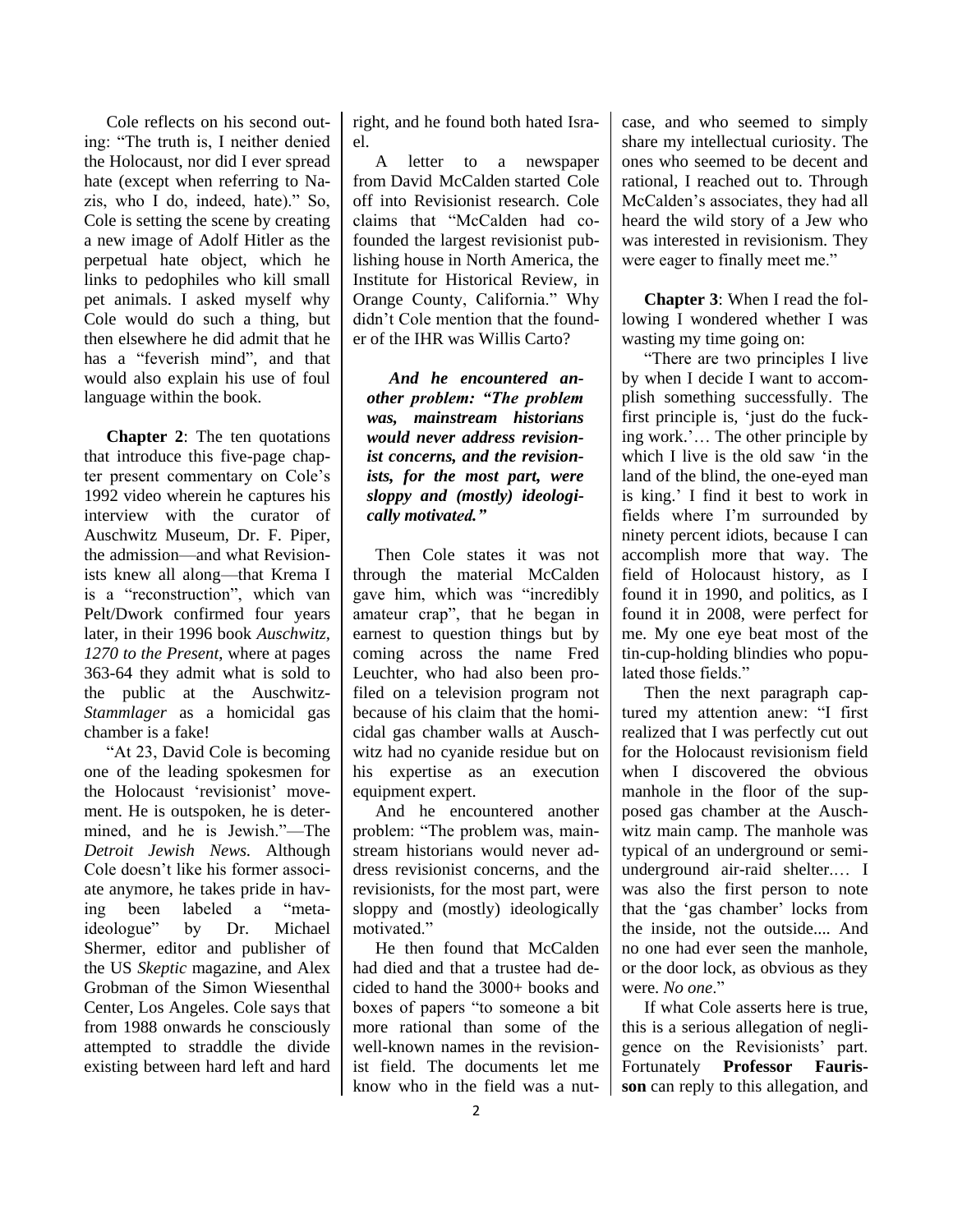in fact I asked him to do just that. Here is his reply to Cole's statement:

*"David Cole is a clown! A manhole for the evacuation of water is normal in a washing room. No revisionist needed to insist and point his finger and say: See, this washing room had a manhole! Remember that on March 19, 1976 I discovered the plans of all the Kremas of Auschwitz I and Auschwitz II, plans that the Auschwitz Museum had always kept hidden after the war. I already explained how I managed to get those plans from Tadeusz Iwaszko. As far as Auschwitz I is mentioned here by Cole, one of the plans I discovered and published was clearly entitled '*Luftschutsbunker für SS-Revier mit einem Operationsraum' and subtitled 'Bestandsplan für Wasserversorgung und Kanalisation*'. So, what? Now, if Cole means to say that this manhole was for escape, it should normally mean that he opened it, examined it and found the way for a man to get outside the whole bunker. He never did such a thing. He never brought any evidence. As for the doors, what a chutzpah! I said repeatedly that the doors opened inside, which means where the dead bodies would have been!"*

It gets worse with Cole's narrative when he next fixates on the **1985 Ernst Zündel Toronto Holocaust trial**, which he refers to as "the amazingly inept, selfdefeating criminal trials of Holocaust denier (yes, *denier* not revisionist) Ernst Zündel in Canada throughout the '80s, which made a lot of people who would have otherwise ignored revisionism think twice about the reliability of the Auschwitz story." And Cole lambastes the Canadian legal system for having given Zündel the opportunity to contest the charge that he was "spreading false news". Cole does not mention the fact that this was the last time physical facts about matters Holocaust were canvassed in open court, and that the switch was now to use "hurt feelings" in legal proceedings to uphold the Holocaust-Shoah orthodoxy. The 1985 and 1988 Toronto Ernst Zündel Holocaust trials broke the Holocaust-Shoah narrative.

*Cole sums up: "Maybe some Holocaust claims were overstated, but isn't a little overstatement worth it to fight fascism?" This statement does not sit well with his constant claim that he is about the only serious revisionist who carries no ideological baggage.*

I don't know whether Cole is smirking when he states that the Zündel trials had a huge impact on matters Holocaust and that they directly "led to more serious people like me getting involved in the field"

Why doesn't Cole mention the fact that Sabina Citron took Zündel to court under that antiquated British law: spreading false news, which Canada's Supreme Court scrapped in 1993 when Zündel appealed against his 1985 and 1988 jury convictions? That alone made the trial worthwhile—not to mention the pioneering Holocaust Revisionist results it achieved. Had it not been for the Zündel trial, the 20 plaques at Auschwitz-Birkenau would still have carried the fourmillion figure, which had then to be replaced with a new figure of 1-1.5 million.

And Fred Leuchter's pioneering forensic investigations of the alleged homicidal gas chambers would not have happened without Zündel's pioneering work. Leuchter had this to say about Cole's denigration of Faurisson in his book: "Robert Faurisson has done more and given more as an Academician than any of the other Revisionists. He was not the first, but early on he was the strongest. Zündel knew this and involved him in both trials. He was responsible for my involvement and the avalanche that followed. He has more than paid his dues. David Cole is not in the same category as Faurisson. I am not even sure he is a Revisionist. His claim to fame was the Piper interview which is a mere footnote to Revisionist History" (personal communication 21 July 2014 to which Cole has responded at [https://www.facebook.com/BigInfi](https://www.facebook.com/BigInfidel) [del\)](https://www.facebook.com/BigInfidel).

Cole then makes an astounding admission that indeed reflects upon his immoral, dare I say, typical amoral Talmudic-inspired mindset: "But I needed to mix with the revisionists and deniers in order to win their trust. Because they were the ones with vital pieces of evidence. I earned Zündel's trust because I was willing to be seen with him publicly. ... Once the revisionists came to trust me, I could start to go to work. It wouldn't be long before I'd clash with them. But as I said at the beginning of this chapter, I was now able to 'just do the fucking work'."

**Chapter 4**: Herein Cole addresses his personal beliefs and he emphatically states that he hates being asked what he believes about the Holocaust because of the harm that came his way because of it. He states that his 1998 recanting of his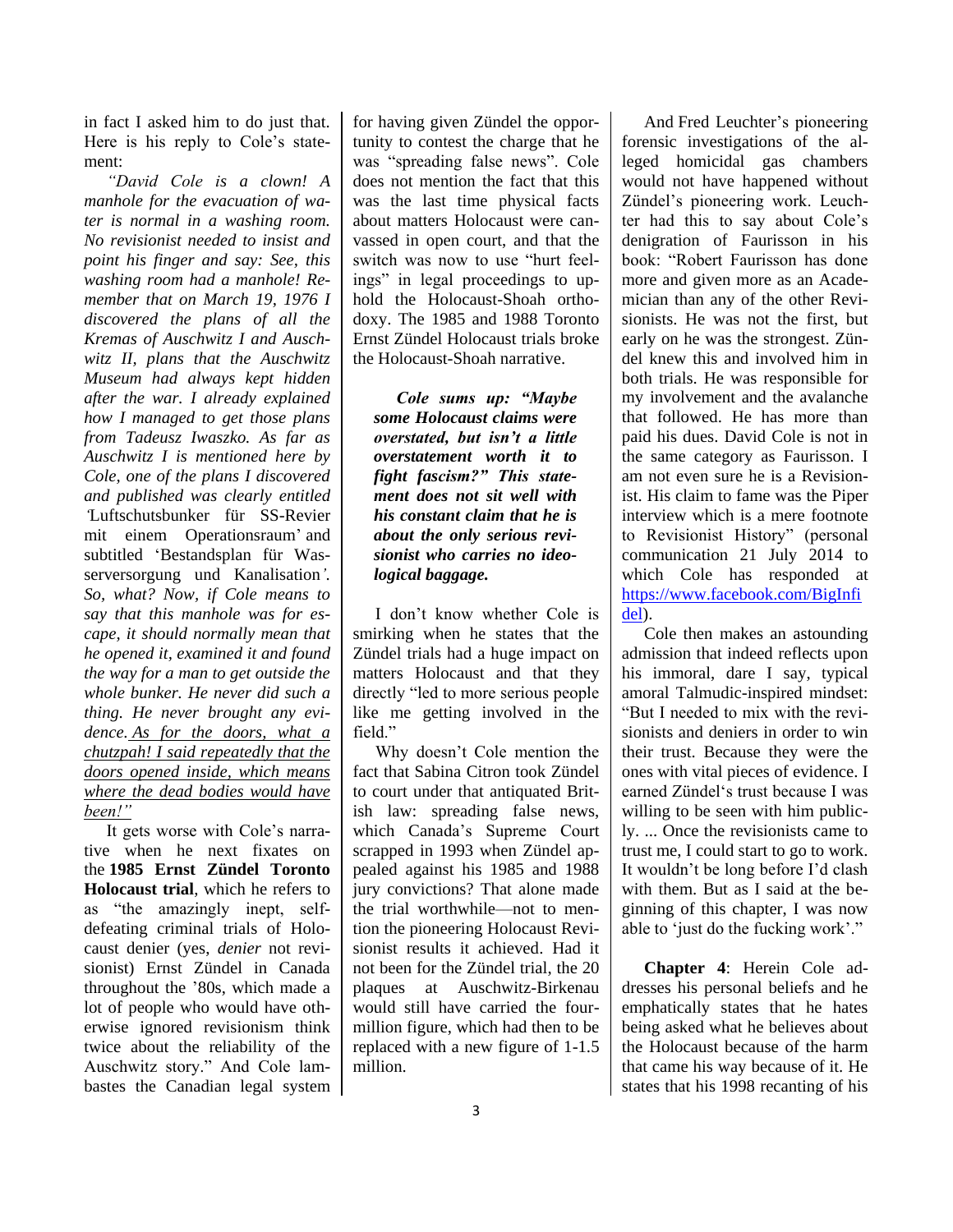views occurred as he embarked on a new career.

He goes on: "The evidence of the mass murder of Jews was largely buried or erased by the Nazis long before the end of the war." He does not acknowledge that it was Zündel's trials of 1985 and 1988 that forced the reduction of deaths at Auschwitz from 4 million to 1- 1.5 million as is now represented on the 20 plaques, and he states the number of deaths [at Auschwitz] is around 900,000.

Cole sums up: "Maybe some Holocaust claims were overstated, but isn't a little overstatement worth it to fight fascism?" This statement does not sit well with his constant claim that he is about the only serious revisionist who carries no ideological baggage.

At the end of the chapter he then equates "global warming" with "denying Auschwitz was an extermination camp", stating that "denying something that will lead to the end of the world is a bit worse than denying any one racial or ethnic group's past suffering." So, has David Cole now become a Climate Change advocate?

**Chapter 5**: Cole relates his time in the Revisionist scene. He recalls how in 1981 survivor Mel Mermelstein sued the IHR, which, through David McCalden, had offered a \$50,000 reward if he could prove Jews were gassed at Auschwitz, which he could not, but then Mermelstein sued the IHR for damages by having inflicting emotional distress on him. "Under Evidence Code Section 452(h), this court does take judicial notice of the fact that Jews were gassed to death at the Auschwitz Concentration Camp in Poland during the summer of 1944" and "It just simply is a fact that falls within the definition of Evidence Code Section 452(h). It is not reasonably subject to dispute. And it is capable of immediate and accurate determination by resort to sources of reasonably indisputable accuracy. It is simply a fact." See <http://bit.ly/1k6v0eZ>

The IHR settled for \$90,000, and upon this, Bradley Smith in the IHR *Journal of Historical Review* labeled Mermelstein a "demonstrable fraud" and Mermelstein sued anew. But due to Jewish gay judge Lachs, and Jewish Mark Lane heading the IHR defense, the case was dropped. Cole then makes a remarkable claim: "I was the first Jew to devote serious time to the topic."

This is not true because Joseph Burg-Ginsburg, 1908-1990, a friend of Ernst Zündel, was looking at Revisionist material during the 1960s, and wrote about a dozen books. By the way, Burg was also beaten up, and he was refused a burial but Zündel organized one for him. Burg, however, was an anti-Zionist Jew and so Cole would not have liked him at all.

His strained relationship with Revisionists occurred when he gained access to the Natzweiler-Struthof camp in Alsace-Lorraine where, so he states, 100 Jews were gassed in 1943 in an SS tear-gas training room. He claims that noone had ever been inside this building and only because he had obtained "diplomatic credentials" from the World Jewish Congress was he able to investigate the claims that gassings occurred because Dr. August Hirt wanted a Jewish skull collection.

"Nutty nutbag denier Robert Faurisson, who had never cared for me (and vice-versa), was incensed. Not only had I dared to reveal a genuine still-existing gas chamber, but I'd done it on his home turf. He began spreading rumors that I was a World Jewish Congress 'infiltrator,' because of the credentials I openly used to force the French government to allow me to examine the building."

Such typical character assassination/name-calling illustrates Cole's own moral and intellectual bankruptcy. Interestingly, Cole attended the 1994 IHR conference, and he says of David Irving: "He's a true revisionist, not a denier."

Of course, this is another nonsensical statement from Cole who, for whatever reason, attempts to align himself with Irving who in his own words is not a Holocaust historian but an historian of World War Two, which is a far broader field than the narrow Holocaust issue. Also, Irving is wrong when he claims Jews weren't gassed at Treblinka but machine-gunned into giant pits, despite having absolutely no evidence to back up this claim, changing the alleged murder weapon to bullets.

**Chapter 6**: Cole states that in 1995 he decided to leave the scene—"There'd be no pounding sense into the revisionists, and no being treated fairly by the nonrevisionists.... The feeling of futility was overwhelming."

Meeting **Dr. Carlos Huerta** is Cole's method of introducing the virtues of rabbinical values. Huerta aimed to include revisionist material in Holocaust education classes, and "I'll betray a hundred confidences in this book, but not his. Had he said no, you wouldn't be reading this section."

Cole continues: "One of Carlos's points was that the reason is that the revisionists are not always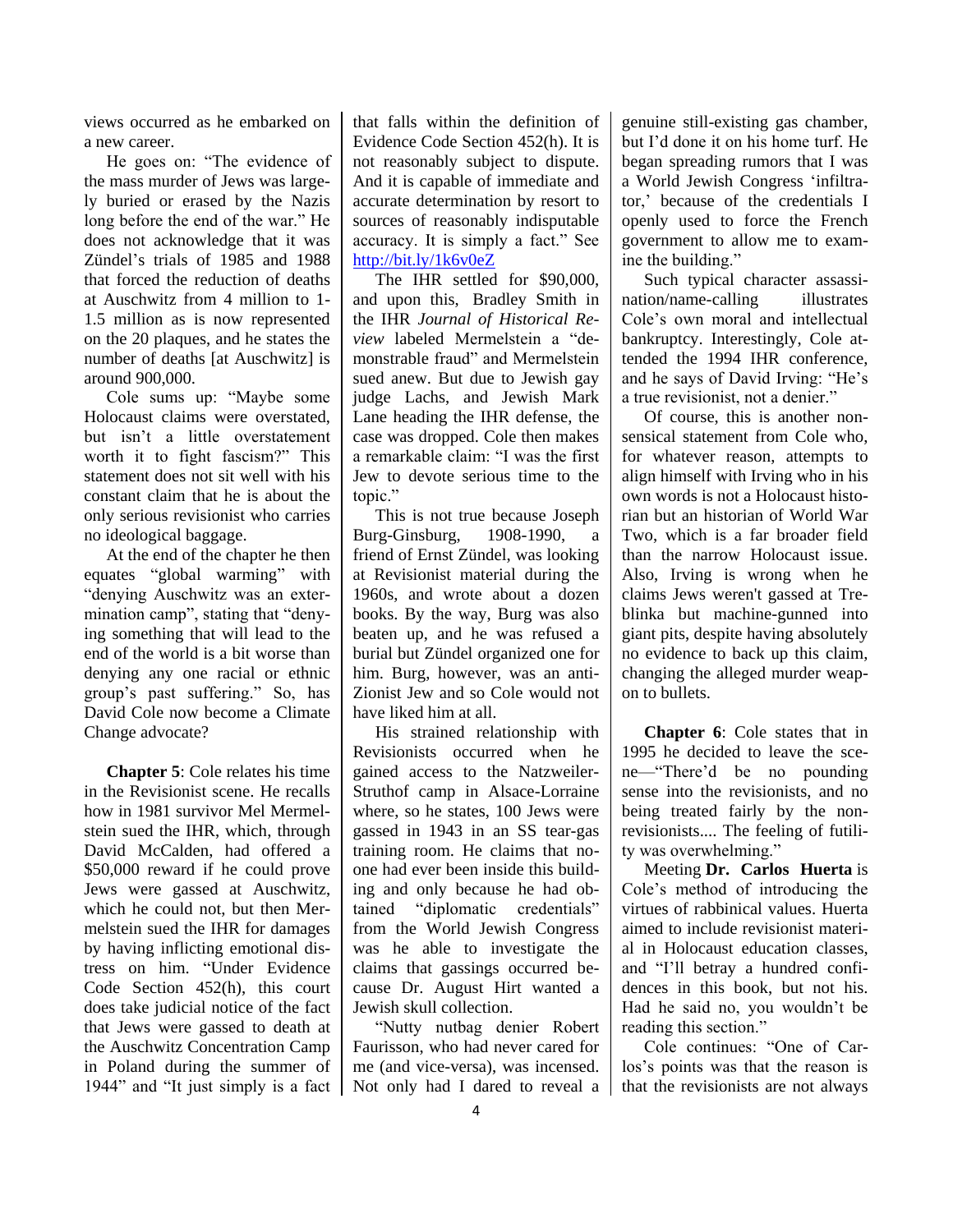wrong factually, but deniers like Faurisson use actual facts in order to extrapolate, to force, a broader and incorrect conclusion. According to Carlos: 'The flaw (in revisionist literature) is not necessarily in fact but rather in use of that fact'."

Cole continues to load virtues on the orthodox Rabbi, who had a large family, and who had made contact with him in 1993—and who subsequently had become his guide as to how properly to handle revisionist research, something about which most Revisionistsdeniers were careless, especially with regard to asking the right questions.

This reminds me of my 1997 visit to Rabbi Cooper of the Los Angeles Simon Wiesenthal Center, who asked me: "Do you question the gassings?" and then hearing my reply: "Of course I do because I want to know what the murder weapon looks like", terminated our meeting. I had asked the wrong question but I knew I had struck the heart of the Holocaust-Shoah story.

Still, Cole concludes: "I would say that knowing Carlos Huerta was one of the few things during my first forty-five years about which I can't be cynical. It was an honor<sup>"</sup>

**Dr. Michael Sherme**r: Cole's greatest worry is that Shermer gave him the "racist" label, which, if I follow Heidegger's definition, is a fact, but Shermer did apologize to Cole for having labeled him a racist. Cole knows that Jews can adopt a racist, nationalist and religious position while denying the first two to other peoples. This adopted mindset/worldview is what is currently destroying the cohesion of many political entities. Anti-racist and multicultural rhetoric destroys the core cultures of Europeanwestern nations while it enables minorities to dominate the majority—all for the benefit of a global village where predatory political capitalism, as lived out by Cole in his subsequent role as David Stein, rules supreme.

In 1993 **J. S. Hayward** had also completed his MA thesis on Revisionism's focus on the German gassing story at Canterbury University, New Zealand. It created a massive storm among the Holocaust believers when, after its fiveyear embargo ended, he sent it to me so that I could in 1998 use it as evidence before the Human Rights Commission to counter the Jewish claim that Revisionism is not an academic subject.

In 2000 the university bent to Jewish pressure and initiated an enquiry into the process that enabled someone to write about Revisionist matters. The result was that it apologized to Jewish interests but did not, as demanded by the New Zealand Jews, demote the MA to a BA—because Hayward "did not lie". In any case Hayward recanted because of death threats. After a nervous breakdown he obtained a job in the UK at the Defense Force Academy, then converted to Islam, and is now in Kuwait (?).

Faurisson's maxim cuts through all this Cole busy work: "No holes, No Holocaust," which reminds me of what French chemist Jean-Claude Pressac said to me when I visited him in 1997: the word Holocaust should be replaced by "massive massacre".

**Chapters 7-8**: In these chapters Cole recounts how he gets the Irv Rubin bounty on his head removed by recanting—and David Stein emerges, and he begins his new life:

"So what's a knowledgeable but disgraced Holocaust revisionist to do? Play both sides. And make some decent scratch. I created two pseudonyms—one to sell books and videos to Holocaust studies departments around the world, and one to sell books and videos to revisionists."

For the former it was Cal Tinbergen and The Tinbergen Archives, the latter Desmond Boles of Contrarian Press. Cole had joined the Holocaust industry producing what he called intellectual morphine.

**Chapters 9-10**: In order to escape a violent physical relationship with a woman Cole engineers his death by drowning and thereby also ends his second persona—David Harvey. He then fluctuates again between Cole and Stein. In 2004 Mel Gibson's *The Passion of the Christ* was about to be released and Jewish groups pressured him to renounce his dad, Hutton Gibson, who had been labeled a Holocaust denier and anti-Semite.

"With no source of new income at the time, dollar signs flashed in my eyes when I read that Mel's wacky dad wasn't talking to the press. 'I can make him talk,' I said to myself. 'I have ways.' Because I knew a little secret from my revisionist days: anti-Semites love talking to Jews. It validates them, because you know, since we run the world, they must be important if they merit our attention.... I can be a charming motherfucker, and it worked."

This is absolute nonsense because Revisionists do not need Jewish validation. If push comes to shove, then the Jews need the Revi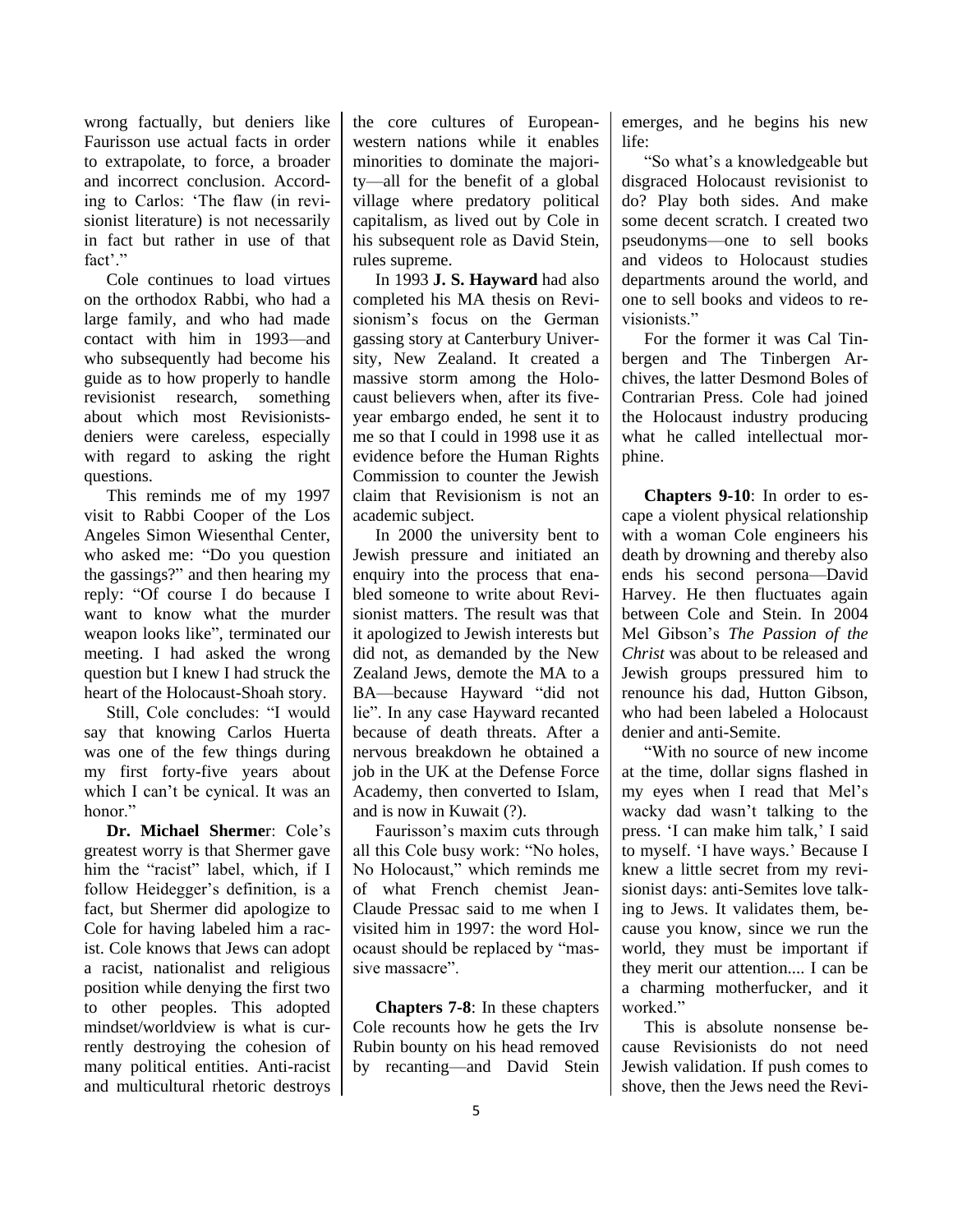sionists more than the Revisionists need the Jews because Revisionists have **truth** on their side, which is more powerful than any human validation. Truth needs no validation.

And then he needed more money and so "it was time to revisit the revisionist trough. I'd always stayed in touch with revisionist Bradley Smith, even during my days in exile in El Segundo. I like Bradley. I've known him since 1989...."

Through Smith he learns about Irving, Rudolf and Zündel facing long prison sentences, and he categorizes Zündel "to be precise, Zündel's a denier not a revisionist", which is a nonsense.

The problem with Cole's understanding is that he's worried about his Zionist Judaism but he cannot understand that Ernst Zündel wants to know, as many other Germans wish to know, whether their fathers were "homicidal gas chamber murderers" as Cole still maintains.

Of course he does not accuse the Germans but rather limits himself safely to **Nazis**. But this is the same tactic used by those who are attacking Israel and calling it a Zionist state in an attempt not to be labeled an anti-Semite, or worse, a Jew-hater.

However, only recently its Prime Minister expressed the desire of establishing a Talmudic-based Jewish State of Israel, which makes logical and ideological sense for all Zionists.

**Chapters 11-23**: deal with his exposé of his working in the film industry, making Holocaust documentaries. It is exactly what most individuals know about the smokeand-mirror world of sex, drugs and delusional individuals who believe they can do anything and be anyone they like.

When in 1998 he becomes David Stein he is worried that his then girlfriend could reveal to others his secret of having been David Cole. Perhaps this is why David Cole didn't wish to meet up with me in 1997 and 1999 when I conducted my world revisionist trip, and instead I met up with Bradley Smith, among others.

On 20 April 2013 Cole's "Stein" persona disintegrates and Cole—he remarks that this day is also Adolf Hitler's birthday experiences his third death as his RPA associates learn of his revisionist activities during the 1980s. For Cole the concept guilt-byassociation becomes a stark reality when he realizes that fewer than a handful of individuals stand by his side as the party machine disconnects from the "Holocaust denier" Cole-Stein.

Just a little reading of German philosopher Immanuel Kant would have acquainted him with the Categorical Imperative: Act in such a way that your actions can become a universal law. Thus, don't lie, because you don't want to be lied to; don't steal, because you don't want to have your things stolen, etc.

With clarity Cole does square off with individuals who broke with him when the media outed him from his RPA position: "if I'm figuratively dead, which I am, let this book be my middle finger from beyond the grave".

But anyone who has managed to read this far in the book can only conclude that his final isolation is one of his own making, and the finger bit reminds me of that horrible Al Goldstein who celebrated himself as a pornography king.

**Epilogue**: He concludes his reflections by scoffing at those who now use his "earlier revisionist work" in order to latch on to the current conspiracy theories, 9/11, Aurora shooting, Boston Marathon bombing, etc. because that was also his aim when during the 1980s he joined the revisionists, whom he calls "buffoons": "Pro-revisionists fool themselves into thinking their work will topple a nation, and antirevisionists fool themselves into thinking that their work will save a nation. Both sides are wrong. The Jews have survived way worse than a cyanide residue analysis on a crumbling wall in Poland, and Israel has survived greater existential threats than David Cole walking around with a video camera in a Krakow swamp."

The emptiness of Cole's Zionist Jewish value system is reflected in this sentence: "The simple truth is, I'd prefer not to be hated or embraced, because I'm not terribly happy with the reasons that someone would do either."

So much for the expression, consciously or otherwise, of Talmudic dialectic materialism, which cannot cope with the ideal of Love but obsesses with the ideal of power only—the power of the law! And thus the love of learning, of discovering the truth of a matter, escapes Cole because everything he does must have a materialistic reward. The accountant analogy comes to mind—he knows the price of everything but the value of nothing!

I have heard that lecturers confronted with those hard questions respond: "Your question borders on the offensive!"

**Appendix A**: In these final 25 pages of his book Cole attempts to offer the reader an overview of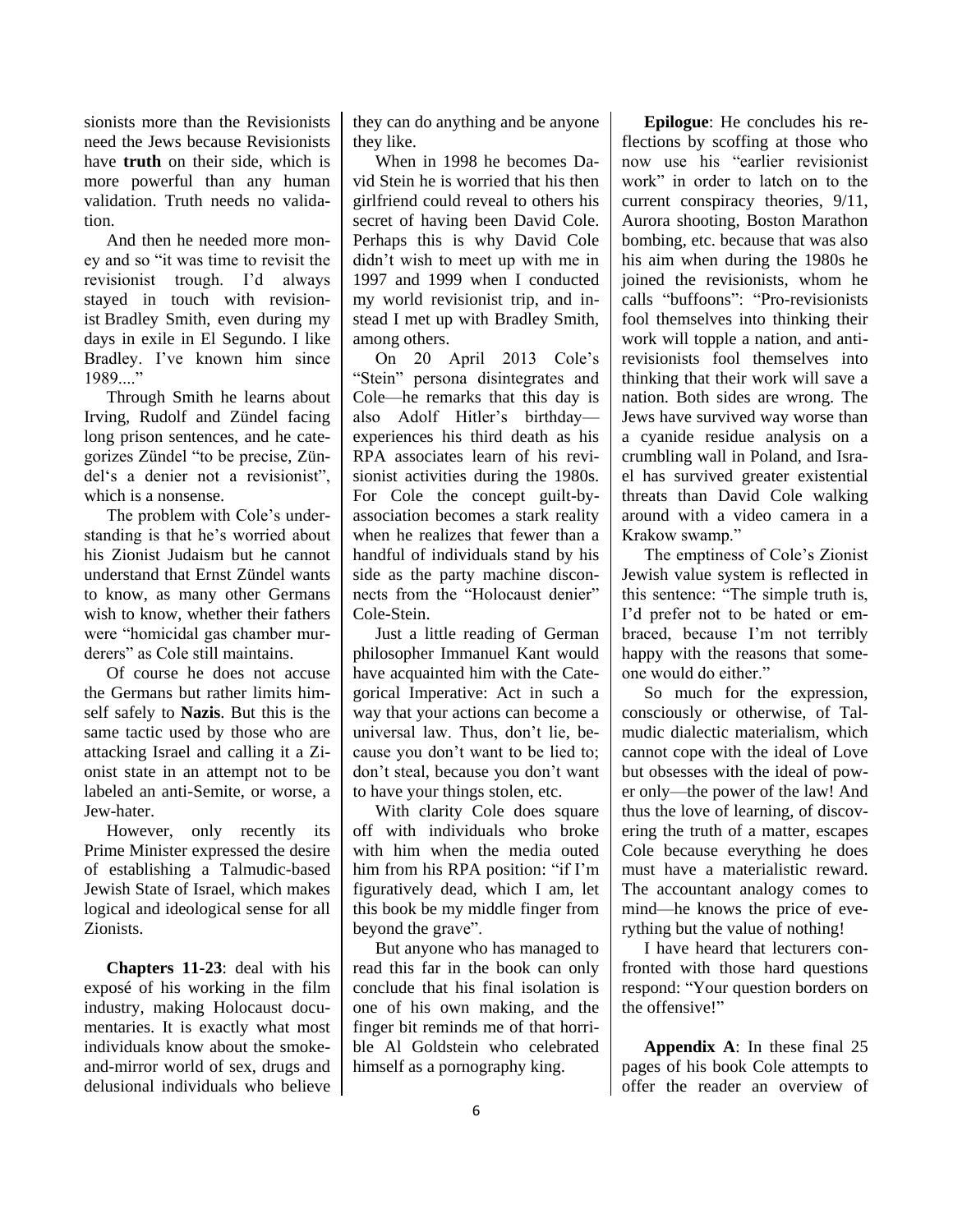where Holocaust historiography was at when he came on to the scene. He mentions the 1988 Arno Mayer classic: *Why Did the Heavens Not Darken?*

Cole does not mention that as early as 1978 Willis Carto had established the Institute for Historical Research, which became the powerhouse of global revisionism until Mark Weber, et al, sabotaged it in September 1993 by legally wresting control of the IHR from its founder Willis Carto.

This was a significant break because Weber became one of those individuals who adopted the claim that matters Holocaust were not really that important and, in any case, "limited gassings" had occurred, just the same line adopted by Cole, and David Irving—also without any physical proof.

Likewise with Hayward—I am still waiting for him to advise me what material it was that caused him to recant his position. The vague answer about material emerging out of the 2000 London Irving-Lipstadt trial was not satisfactory for me.

Had this IHR sabotage not happened, then the IHR by now would have developed into a tertiary educational institution, and so the old lesson of "the enemy within" once again rang true. Fortunately, Revisionists such as Germar Rudolf, Carlo Mattogno, Jürgen Graf, Thomas Kues, Eric Hunt, among others, are right into this problem and *The Barnes Review* is publishing their works.

After I read these sentences my view firmed on David Cole's problem, and I would say it is not alcohol-based, but I would question his basic moral and intellectual integrity. "Following orders" and "killing of Jews" is such a cliché that I expected him to come up with better than that. But having made it his premise, anything that flows from it is then inevitably garbage, and only a feverish mind can construct something on such a false and unproved premise.

In summary Cole says that by 1943 the four extermination camps in Poland—Treblinka, Sobibor, Belzec and Chelmno—had been closed, and Auschwitz had been renovated after the 1942 typhus outbreak. Pressac's information describes this renovation as also including the developing of a "massive health camp" at Auschwitz.

And, let me stress again, Cole should know that it is absurd to even entertain the thought that at Treblinka a Soviet Diesel tank engine was somehow engineered to pump equal amounts of exhaust into 13 Treblinka gas chambers.

It should also be remembered that it was Australian Revisionist Richard Krege who in 1999 pioneered the Ground Penetrating Radar research at Treblinka, which was partially duplicated by a UK researcher, whose results have been, as the Hayward work was, embargoed for five years. Why? Research is instantly communicated—unless someone wishes to fiddle with the results because they do not fit into the overarching narrative, of which we have that classic example of the 9/11 story.

Cole's final sentence reflects that ulterior motive, which has the academic world in lockdown for fear of being branded a **Holocaust Denier**. He writes: "As long as the 'outing' has renewed interest in my old work, I might as well try to explain myself, as I don't want anyone—friend or foe—to think that I ever 'denied the Holocaust'."

**CONCLUSION**: This is an ugly, obscene and perverse book because it distorts the integrity of historical revisionism. It does, however, have one redeeming feature in that it confirms Heidegger's observation, whose specific quote I now repeat: "The Jews, with their marked gift for calculating, live, already for the longest time, according to the principle of race, which is why they are resisting its consistent application with utmost violence." Cole states that he had overcome his physical inadequacies of being short and not attractive through "smarts and charm" but without a moral compass.

It never occurs to Cole that another way of finding that home within oneself is not only to selfreflect but also to develop a moral/ethical framework, which will inevitably then also imbue him with some idealism that would have prevented his numerous empty and nihilistic rutting exercises. For example, he could have listened to Beethoven's 9th Symphony where Friedrich Schiller's Ode to Joy expresses a worthy goal in life: He who can call one soul his own.… Such cultural endeavours would perhaps also directly lead to a value-system that Richard Wagner gave expression to in *Der Ring des Nibelungen* where the universal human battle-of-the-will is between **Power** and **Love**, and what work it is to get the balance right.

It is appropriate to end this review with a response from Professor Arthur Butz on the Faurisson-Cole issue. Butz says: "Faurisson has critics among some good revisionists, who have denounced his actions in various respects. However nobody who both understands, and is sympathetic to, Holocaust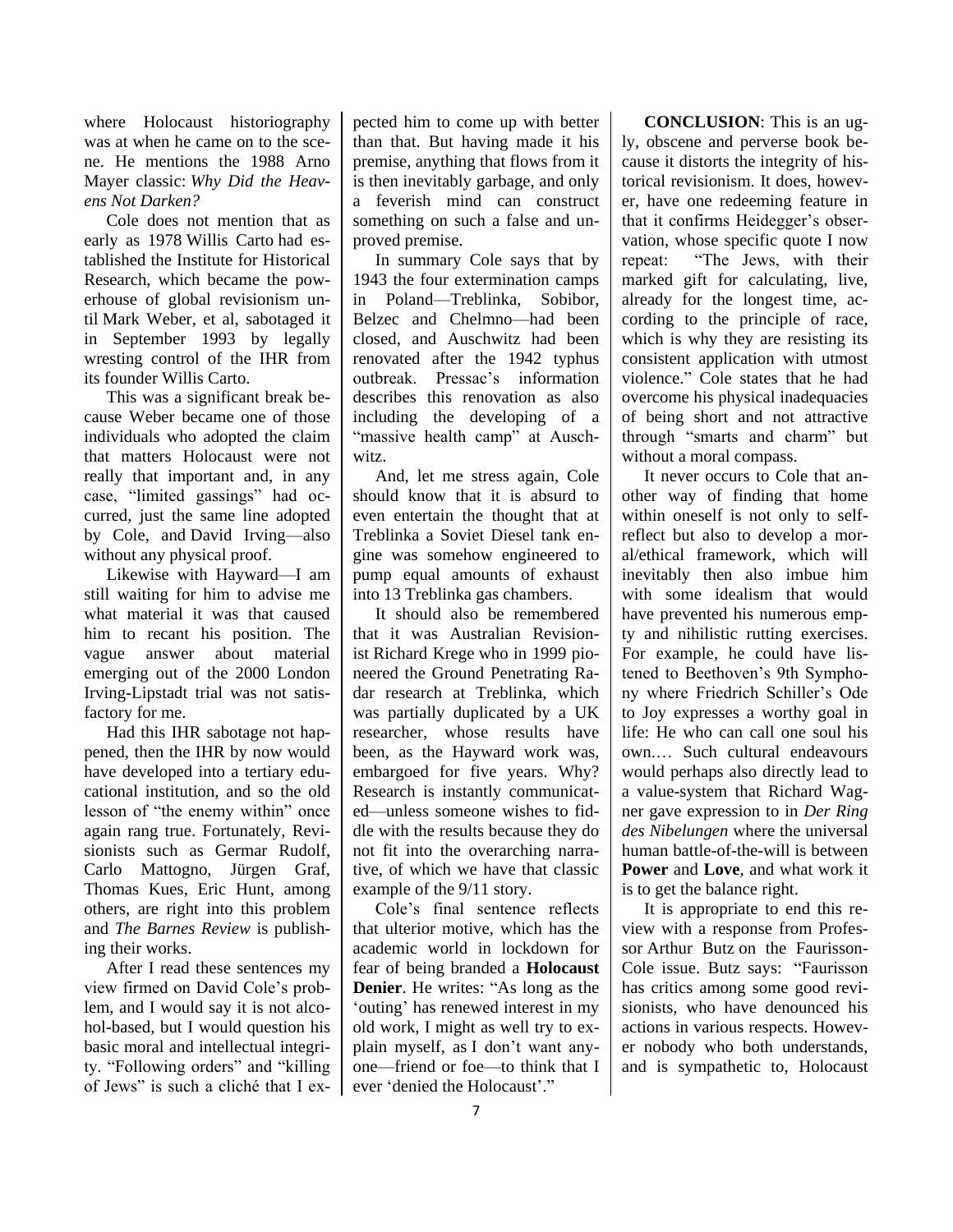revisionism could possibly view Faurisson that way."

*[I'm not sure if this article was proofed before I got it. We did* 

*some little work here. This suggests that where this review is published elsewhere there will be a few sleight discrepancies.]*

*Fredrick Töben's Website is here*: <http://www.toben.biz/> ]

## **David Cole Calls It a Day with Bradley Smith**

## **David Cole on Robert Faurisson**

"I'm going to make this short, and it will be my final word on the subject. I've been hearing a lot recently about Robert Faurisson badmouthing me. This is nothing new. This is what Faurisson does. He has systematically alienated, via his unwarranted insults, Mark Weber and David Irving, the two finest revisionist historians there are. Faurisson is displeased that I point out in my book that he froze on the witness stand at the Zundel Trial when asked about the *Einsatzgruppen* operations in the East after the invasion of Russia. If he is angry, let it be with his own behavior on the stand, preserved in the record of the proceedings (and accurately reproduced by me in my book). If Faurisson does not like Faurisson's words being recorded, Faurisson needs to take that up with Faurisson. Just as in the case of 'skeptic' fraud Michael Shermer, Faurisson is upset that I recounted his own words. Tough shit, boys.

"After my outing, Freddy Leuchter Facebook friended me like we were old pals. I'd met him maybe three times in my life, and I'd never had any conflict with him. A few days ago, Faurisson declared me an enemy, and Freddy concurred. And all of a sudden we were old enemies instead of old pals. The truth is, we were neither. Freddy isn't a historian; Weber and Irving are. If Weber and Irving are on Faurisson's enemies list, I am happy to be in their company. I'd rather be Weber's real-life friend than Leuchter's Facebook friend.

"Mark Weber and I have been friends for almost a quarter century. It is a friendship built on respect. Have we disagreed? Sure. All friends do every now and then. But we've never taken it public or made it a spectacle. Same with Bradley Smith, a friend of mine since 1989. But Faurisson? When he declares you an infidel, he makes a bigger spectacle of it than Cecil B. De Mille on acid.

"I have never sought conflict with Faurisson, but he has come at me time and again, and time and again I have stated that I don't give one small damn about his opinion of me. He should be thankful to a man like Weber for giving him a forum for as long as he did. Instead, Faurisson strikes out at anyone who 'displeases' him, and, in doing so, violates the tenet of a free and friendly exchange of ideas that separates revisionism (in theory if not in practice) from 'orthodox' Holocaust historiography.

"He's insignificant to my work and my life. I'm sorry that he's bitter, but I can't help that. He's not worth another one minute of keyboard-typing. End of story." [https://www.facebook.com/BigInfi](https://www.facebook.com/BigInfidel?fref=browse_search) [del?fref=browse\\_search](https://www.facebook.com/BigInfidel?fref=browse_search)

## **Smith Asks a Question**

I thought David going off on Faurisson this way was somewhat more than just unnecessary, but I did want to see the quote "accurately reproduced by me [David] in my book." I wrote to ask that he help me find that quote in his book, which is not indexed.

## **Cole Replies**

"Are you running the Treblinka piece [this refers to an article he wrote for *SR* ] or not? If you have my book, the Faurisson comment is on page 30. But that's irrelevant to the Treblinka piece. The Faurisson comment you quote was from a Facebook post. The Treblinka piece is something scholarly that I prepared specifically for you."

Following that, I received a second message.

"First of all old man, if you're going to troll my Facebook page, be aware that I do not treat social media like a book or essay. It's SOCIAL MEDIA. It's ephemeral. It's a conversation with my friends on my private page. I do not expect my private conversations to be critiqued as though I were submitting a scholarly essay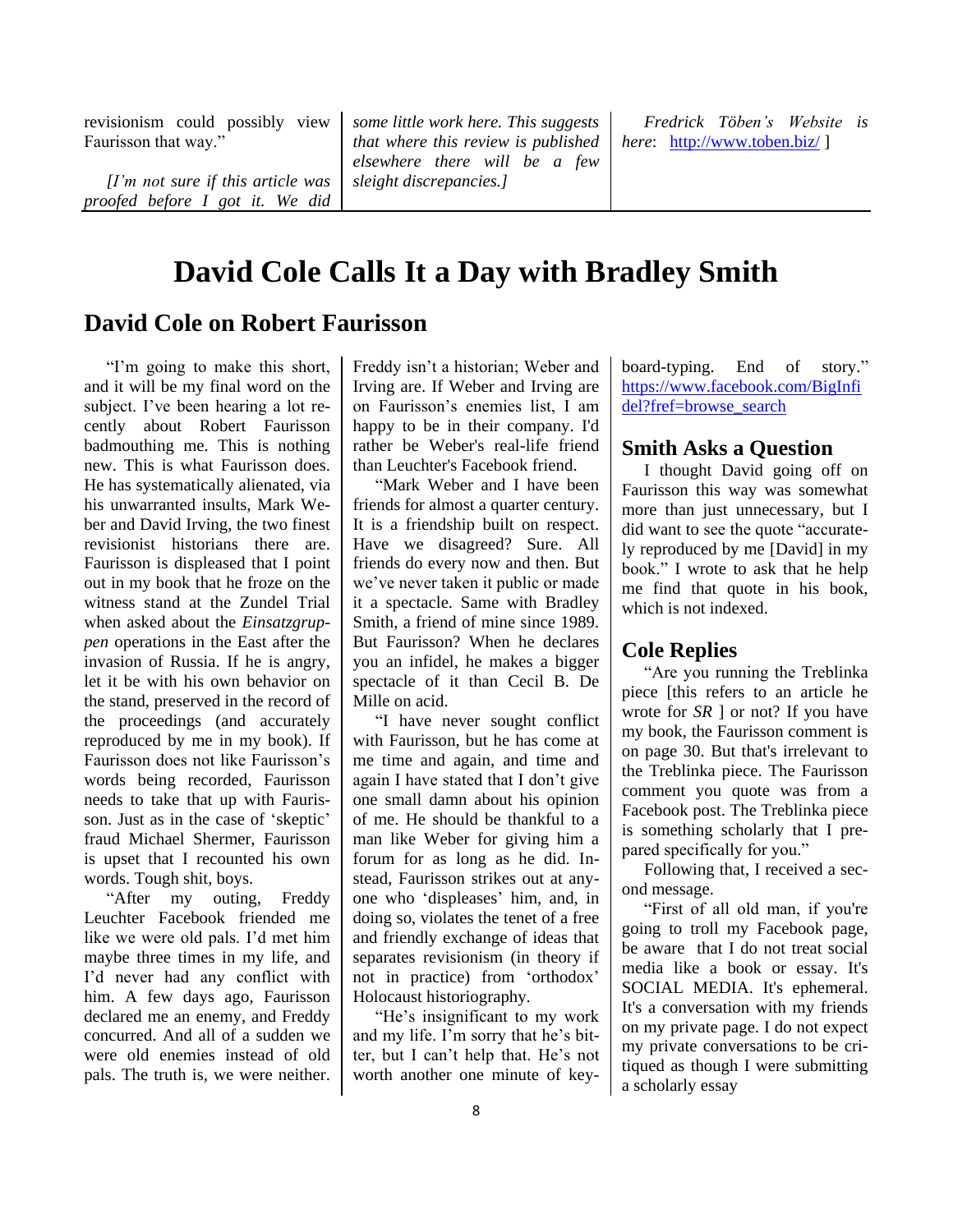"I'm curious—are you similarly grilling Leuchter on his claim that I am not a revisionist? I used the term 'reproduced' as in 'represented.' I accurately represented Faurisson's behavior on the stands based on the trial transcripts (as I was not in Toronto in '85 to see the trial myself). Faurisson is too unimportant a figure for me to have devoted even one page to reprinting the actual transcripts. It's a throwaway paragraph about a marginal kook. He was asked on the stand if he had ever studied the mass killings following the invasion of Russia, he admitted that he never had, and it was embarrassing. End of story."

## **Smith Replies**

"I do intend to run your piece on Treblinka. I think you present it well. I also expect it to be criticized. I did buy your book and perused it all, read the appendix more closely. [Re the quote we are discussing] 'If Faurisson is angry, let it be with his own behavior on the stand, preserved in the record of the proceedings (and accurately reproduced by me in my book).'

"Is this behavior reproduced in the Appendix? Or? You can save me some 15 minutes or maybe an hour if you tell me where."

A bit later I caught up with his question about my trolling his Face Book age where his diatribe on Faurisson appeared.

"I first got it I think from Santomauro. Then I went to take a look. I may be an old guy, you're acting like a child. I asked you a simple question. You get defensive. You get defensive because you wrote saying you had done something you did not do. Your FB page is private in no way whatever other than your wish that it were so if you say something there that is not true. If this sounds like I am getting impatient with you, it is because I am.

"Don't get pissy with me, or have a hissy fit. I do not think I am going to be in the mood for it."

## **Cole Replies**

"A) My Facebook page is private. But when one of my friends shares something, it can be seen by others. That doesn't mean that my page is not private. But if one of my friends decides to share something, he can.

"B) If you want me to go fucking dig up the transcript of the Faurisson cross-examination from the Zundel Trial (which I only have in hard-copy, unless you know of a complete online source), I will, just to prove a point. Unlike you, Weber read my book front-to-back, and gave me various positive and negative notes. There was no disagreement regarding the way I presented Faurisson's behavior on the stand. He was ill-prepared and ignorant on the Eastern Front killings. It will take me several days to find the transcripts. As I said, I will find them, if you insist, but, regardless...

"C) We're finished. Permanently. You've always been a pathetic puppet dancing at the end of Faurisson's strings, which, considering how unimportant he is in the big scheme of things, is pathetic to an even greater degree. I was prepared to let it go, because I realize your need for money and I equally realize that since the 'official' Faurisson / IHR split, having him in your corner helps you out financially. You should have understood that I was being tolerant by letting it go, and you should have refrained from pushing it further. You did not. I, on the other hand, have been willing to let things go, including behavior of yours toward Weber after the 2009 'split' that I consider to be in direct contradiction to your supposed belief in 'open debate.'

"Faurisson will be dead soon, and where will that leave you? You've alienated Weber, and now you've alienated me. You're not good at long-term thinking. I suppose you'll still have Rudolf, who, from what I have seen, has been enough of a gentleman to not get involved in the recent attacks against me from Faurisson.

"Parfrey [Cole's publisher] will run my Treblinka piece as the thing that Brad Smith was too much of a pussy to run unless I kowtowed to Faurisson. Fine. It will only demonstrate that I have (as always) tried to remain independent of revisionist orthodoxy and pressure.

"Your mailing list is drying up faster than Faurisson's health. I tried to offer you something for the future, out of friendship, not respect. There is no respect there, as there is regarding how I feel toward Weber. But there is/was friendship, and I try to be loyal to my friends, even the ones I find better suited for ridicule.

"No more. We're through. You do not have the right to use any footage from *Gran Tabu*. We had already decided mutually that it was owned jointly by you, me, and Rudolf, and that all three parties must give consent before any use can be made of the film. I withdraw my consent."

## **Smith Replies**

I wrote to say that I had not replied to the above originally as I was running errands with my wife but that now I was back.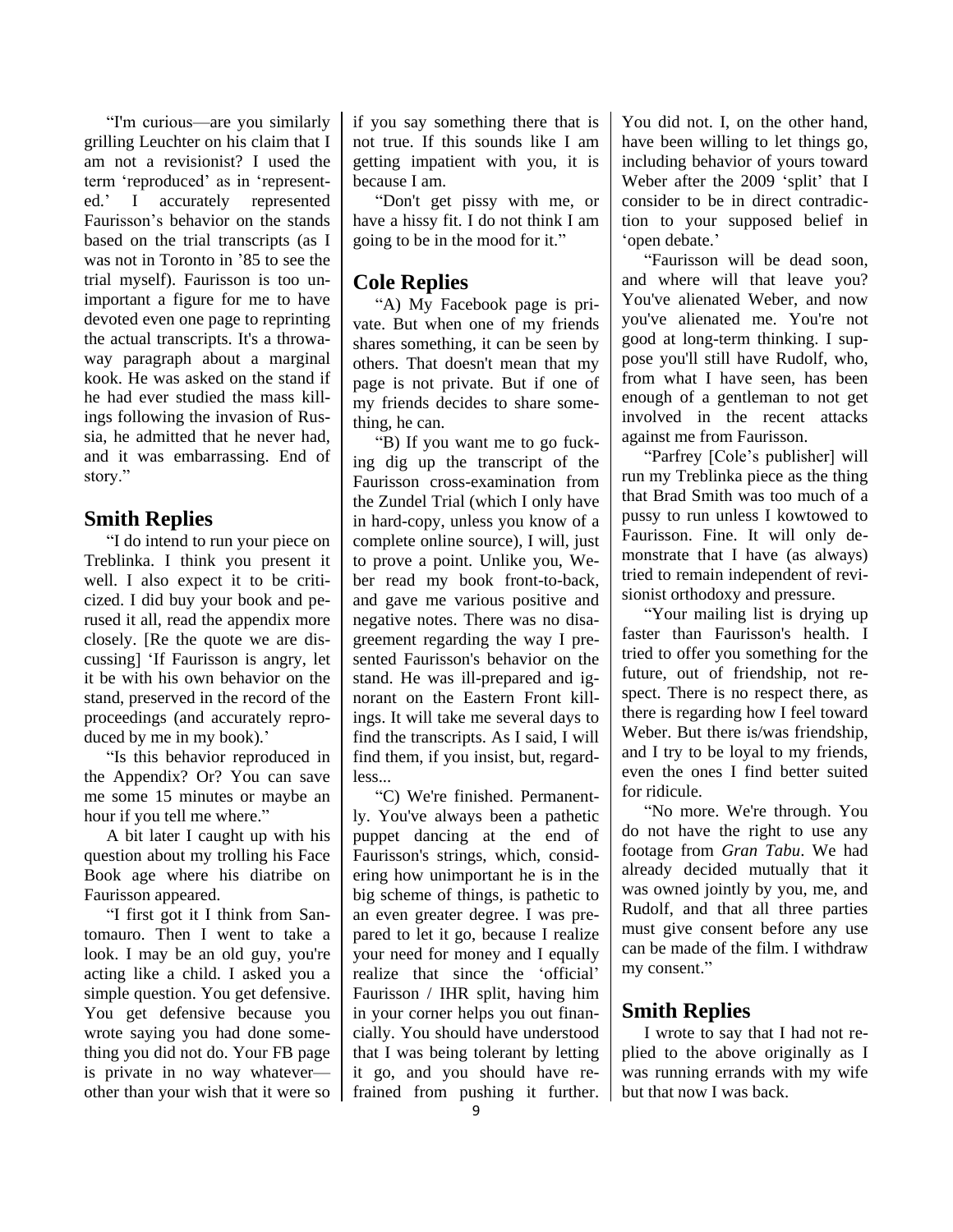"Sure, get me the relevant passages with re to Faurisson that you mention [above], even tho I did not ask you for them. That's an expression of your hysteria. But do as you say you will.

"Re your tolerance: it is nothing compared to your hysteria in defending yourself. With a bit more manliness, take your time and think about this, you would not feel the need for these lady-like hissy-fits.

"With re to running your article on Treblinka: I did not say or even suggest that I was not going to run it. It's your hysteria that causes you

\*\*\* This morning at the computer I find that Cole's publisher, Adam Parfrey, has posted Cole's article on Treblinka online. <http://tinyurl.com/outwmr6>I got it from Santomauro, as  $\overline{I}$  did Cole's attack on Faurisson published above. This thing is moving too fast to cover well in this newsletter. I now see that when Cole spoke of "publishing" his piece on Treblinka he meant for me to "post" it on my Blog, <http://codohfounder.com/> He was not thinking of *Smith's Report*. Which is where I was. Well, it's published now, and it will be addressed by others. I will have to use the Blog now just to keep up with the story. Then I will summarize it here. That's where the brain is now. We'll see.

\*\*\* Several months ago David began calling me every once in a while to chat, confidentially, about the book he was working on. He just wanted to chat. We did not talk about any details of the manuscript and I never saw any of it before I bought the published book itself in early July. In the main he wanted to chat about the publishing plan in general.

to think I will not run it. Man up, David. I expect to run it, and have a reply to it.

"Re *El Gran Tabu*: understood.  $H^{\prime\prime}$ 

As of this writing there has been no further reply from David Cole/Stein. The entire exchange took place on one day, 22 July 2014. It's all over. One question was too much. Perhaps the implications of the question. Not for me, but for David Cole Stein. Some 25 years and it's come to an end. I'm OK with it. When he gets anxious,

One observation he made early on was that he had done no work in revisionism for some 15 years and would not have the time to do any new research for this book. That in any event the core of the book was not about revisionism, it told the story of his personal life before, during, and after, focusing largely on his stint as a Republican Party Animal. From what I could tell, it was a sound publishing idea with many hooks for promotion.

With that in mind, I made one observation several times, by telephone and via email. David would address his revisionist work in the book, and there was a good chance that some of his positions, based on work he did fifteen and twenty years ago, would draw criticism. If that turned out to be the case, it was my view that it could prove to be advantageous to him if he would acknowledge where he was wrong about something back then, accept the criticism and make use of it. That would boost confidence in his objectivity.

I repeated the idea more than once—that if he were to admit to an error of fact, or judgment, years ago, it would add to his credibility

I don't care for the quality of his hissy prose.

A follow-up thought: David Cole Stein now has the opportunity to go off on Smith. The above screed is nothing to what he is capable of. I can picture him doing it even now. And what he does, if he does do it, will be out-of-this-world exceptional. You will never have read anything like it. I almost look forward to it. I do look forward to it. He's that good.

today. It would be to his advantage to say yes. I was wrong.

I had mentioned specifically that Eric Hunt had done work on Treblinka that might affect how he was to think about that camp now, as opposed to how he thought about it fifteen years ago. His response in the end was to go off on a hysterical rant about the failings of revisionist research and the worthlessness of Hunt's work. The tone of his reply had all the hysteria in it of his posts about Faurisson and his replies to me above.

In short, I had already experienced his self-defense hysteria and I didn't like it though I took the trouble to explain more than once the advantage that could accrue to him by admitting he was wrong about something he was wrong about, if there were any such thing, weeks before we got into this last exchange over one simple question about one quote on one FaceBook post.

It's odd to observe how a guy, who has such sound capacities in so many directions, can be so insecure about himself, an insecurity that expresses itself in the most vulgar ways, using an attack-psychology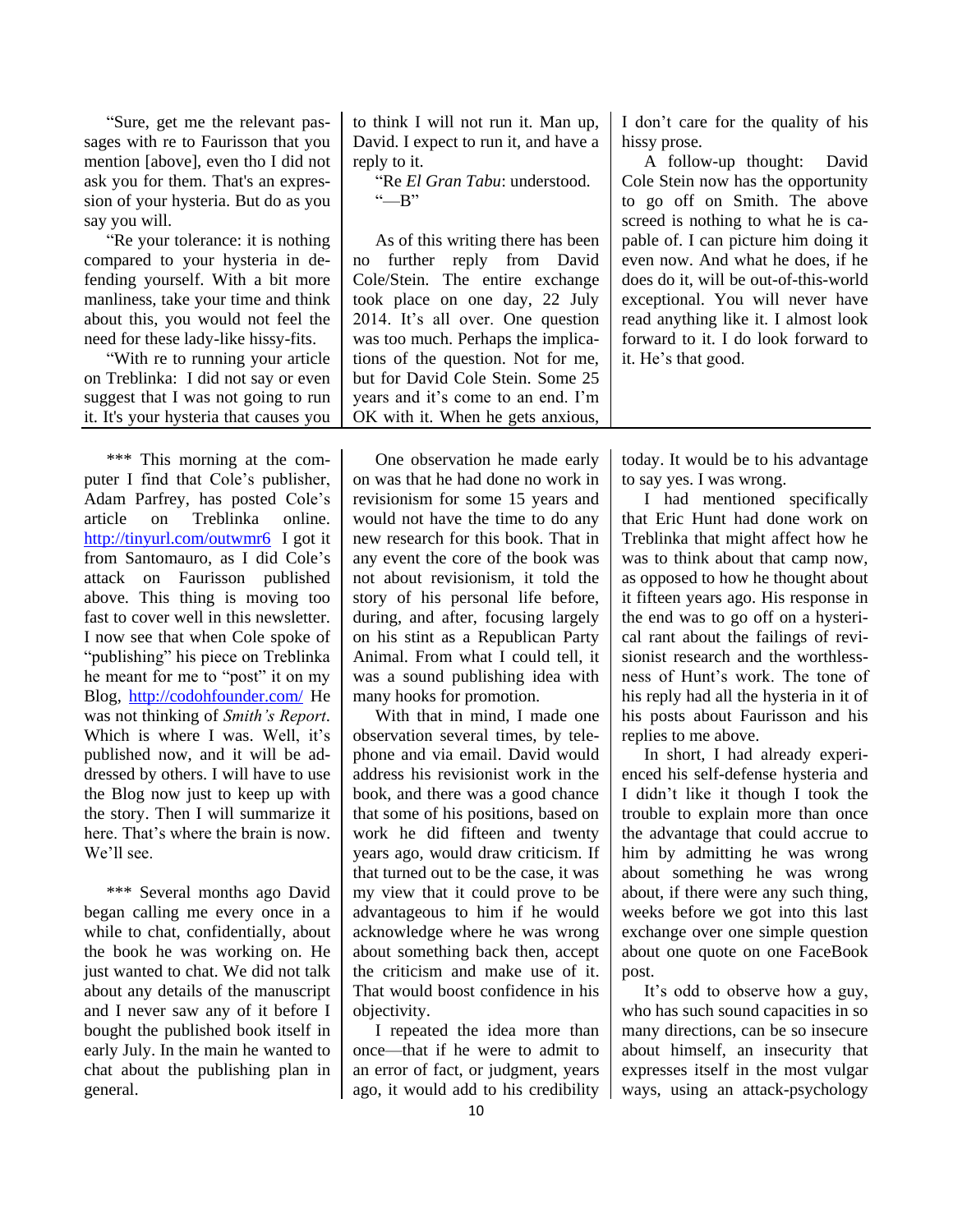that no man needs if he feels himself to be a man. It is around that point that we, and he, may have a problem with David Cole Stein.

\*\*\* Just got this from Santomauro, where Fred Leuchter comments on the latest Cole escapade. <http://tinyurl.com/nselxz2>

#### **Fred Leuchter July 25, 2014 • For publication:**

"David Cole and his Publisher have issued a statement that Gassing occurred in the now destroyed camps that Revisionists claim to have been Transit Camps. Myself and Dr. Faurisson were called Holocaust Deniers because we do not believe this. I am a denier of nothing. I cannot deny something that there is no evidence for, at all. I am only a reluctant Revisionist because I was sent to Poland by the court as an expert to investigate and found nothing.

"Cole and his publisher are idiots. They are caught up in the Religion of the Holocaust. As happened in the past, the search for gas chambers stretched across Europe. First France, then Germany, then Poland and now Russia. Every time investigations have proved the gas chambers did not exist, they moved to another location. Now they're in camps that no longer exist. We can do no forensic study. So they can further the Religion of the Holocaust. The Revisionists have done an excellent job at showing the camps were not gassing centers. But that is apparently not enough. Incidentally, it is not possible to prove a negative but only a positive. Cole and his publisher are engaging in what engineers and scientists call "mental masturbation". In the final analysis, no one has to prove anything. The fighting will continue because those involved are not scientists or technicians, but academicians. They are peers fighting among peers (some are not but claim to be). I am a technician of execution technology, Certified by United States courts, Canadian courts and German courts. I have no peers, unfortunately for Cole and his publisher. We do not have the technology now, nor did the Nazis then, have the technology for mass executions utilizing hydrogen cyanide gas. The argument is academic. If the technology never existed, mass gassings were impossible. Quod Erat Demonstrandum! And this is for publication!"

## **Fred Leuchter**

\*\*\* This story is getting far ahead of me. New stuff is appearing daily on the Internet. Some of what I publish here will be old hat by the time you have this issue of *SR* to hand. I'm going to have to turn my attention to the blog at <http://codohfounder.com/>

## \*\*\* **ERIC HUNT REPLIES TO DAVID COLE'S ARTICLE ON TREBLINKA.**

I have not published Cole's article on Treblinka, and do not have space to publish Hunt's reply to Cole. But you will find in the following remarks an introduction to Hunt's view of Cole's thinking on Treblinka.

\*\*\* A Revisionist sent me a link to David Cole's written response defending his alleged belief that 900,000 Jews were "gassed", buried, dug back up, cremated, and reburied and/or scattered at Treblinka 2. I was disparaged along with my documentary and I'd like to respond.

To support Cole's view on Treblinka and "Action Reinhard Death Camps", he relies on two general documents (the Korherr Report and the Höfle Telegram), two sinister but vague entries in the Goebbels Diary and statements by Himmler. However, Cole **denies** the large amount of physical, photographic and now, testimonial evidence which supports the idea that no mass gassing could have occurred at Treblinka 2 and it primarily served as a transit camp where Jewish wealth was seized before Jews were divided into appropriate groups and sent on to other locations.

Most of Cole's argument is based on the **alleged** lack of physical evidence at "Treblinka."

*"Did the inmates at Treblinka eat? For a year-and-a-half, did they ever ingest food? Did the commandant ever eat? Well, show me the Treblinka stove. Did the inmates ever go to the bathroom? Did the commandant? Well, show me a Treblinka toilet. Show me or draw me a Treblinka toilet. You can't? Then none existed.". . . .*

*"My sarcasm aside, the fact is, we all know that Treblinka existed. Studying the barren land where Treblinka once stood isn't like looking for Noah's Ark. We know that what we're studying did exist. And we know that the camp was razed. The case for Treblinka (and Sobibor, etc.) must be made through documents."*

David thinks the case for Treblinka and Sobibor, etc., **must** be made through implying homicidal intent via documents and "code words." But he's wrong, as similar documents can, have been, and are falsely interpreted.